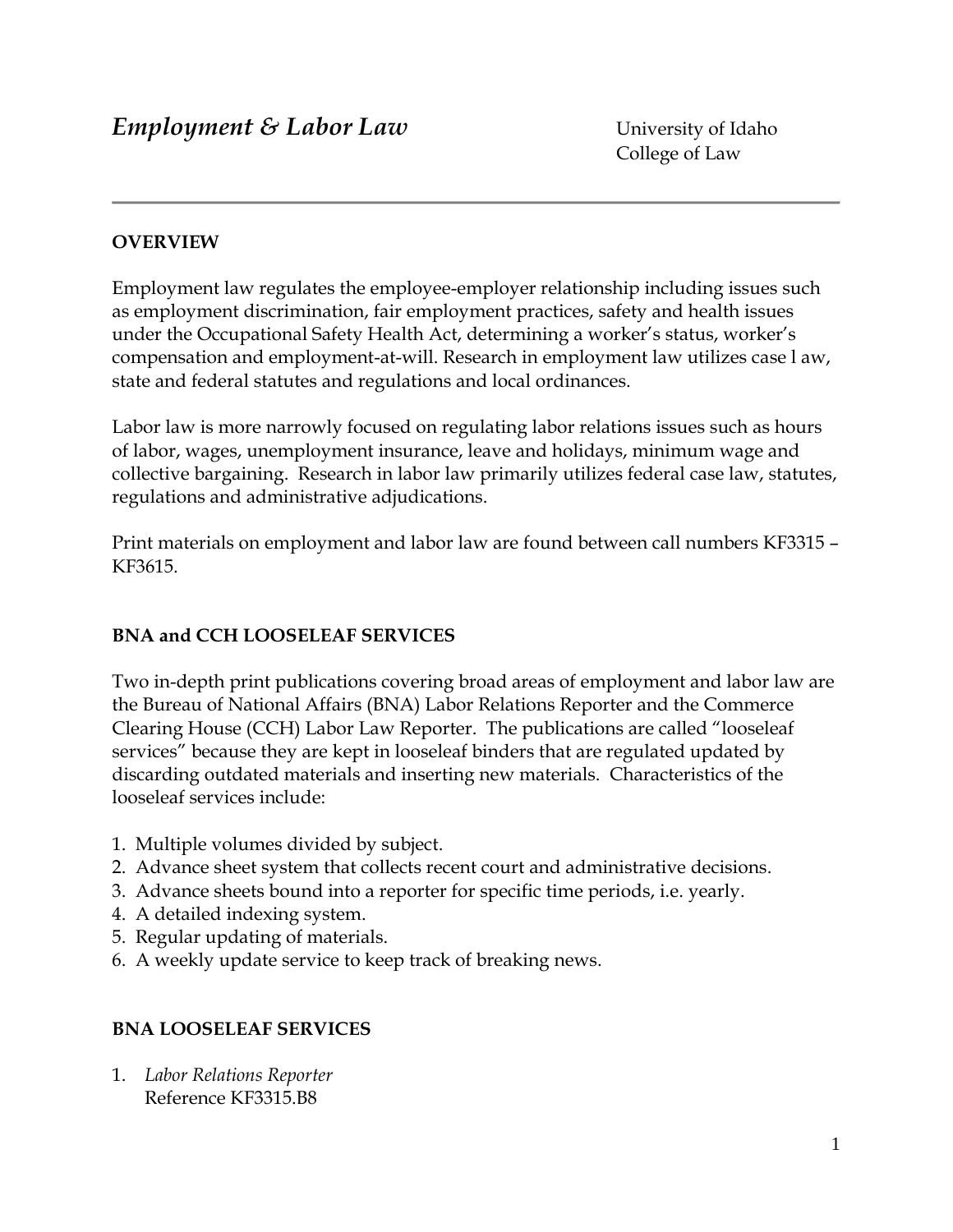- Volume 1. *Analysis--News & Background* Recent developments and analysis.
- Volume 2. *Labor Management Relations: Decisions of Boards and Courts* Federal court decisions and digests of all published NLRB decisions. Updated weekly.
- Volume 3. *Labor Arbitration and Dispute Settlements* Rules of the AAA, regulations of the FMCS, directories and recent decisions and reports of arbitrators and fact-finding bodies.
- Volumes 4, 4A. *State Laws* State labor statutes arranged alphabetically, topical index, and directory of relevant state agencies.
- Volume 5. *Wage and Hours Cases* Recent state and federal decisions on wage and hour issues. Bound as *Wage and Hour Cases*.
- Volume 6, 6A. *Wages and Hours Manual* Statutes and regulations with explanation and analysis, arranged by occupation and industry. Includes tables for finding statutes and regulations of Wage Hour Division.
- Volume 7. *Fair Employment Practice Cases* Federal, state court and agency decisions on fair employment practice. Bound as *Fair Employment Practice Cases*.
- Volumes 8, 8A, 8B. *Fair Employment Practices Manual* Federal and state fair employment laws.
- Volume 9. *Individual Rights Cases* Federal and state court decisions regarding employment-at-will, termination, etc. Bound as *Individual Rights Cases*.
- Volume 9A. *Individual Rights Manual* State-by-state analysis of employment-at-will cases and statutes.
- Volume 10. *Americans with Disabilities Cases* Federal and state ADA decisions.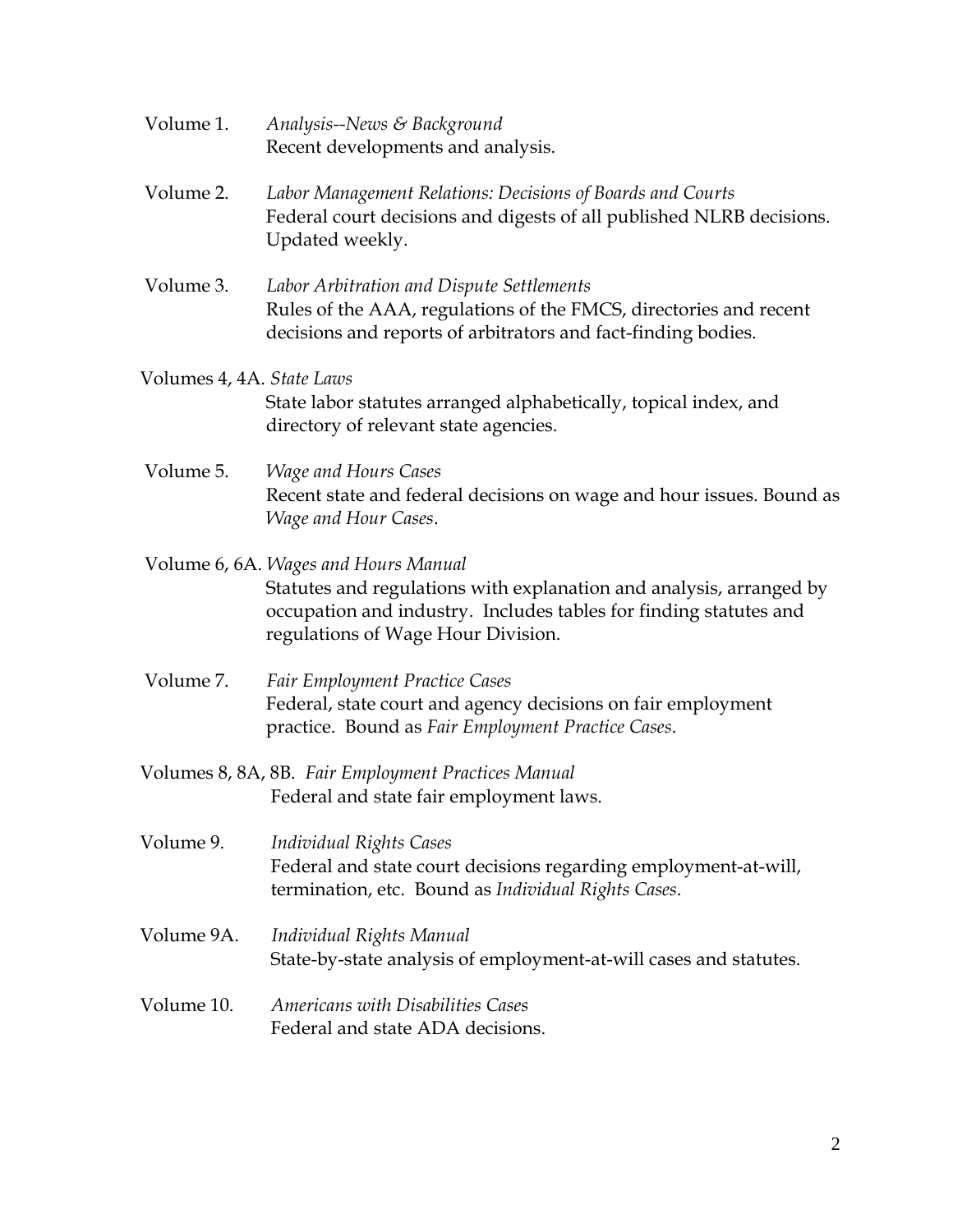3. *Master Index*

 Indexes to the manuals and to the various sections of the reporter using a numerical classification scheme (CDI) referring to the index of each volume.

2. *Labor Relations Expediter* 

Quick reference summary of statutes, Supreme Court docket, etc.

# **CCH LOOSELEAF SERVICES**

- 1. *Labor Law Reporter*
	- Reference KF3315.L5

 Statutes, administrative materials, court and NLRB decisions organized by subjects noted by a paragraph number (ignore page number.) Includes:

A. *Wages-Hours*

 Two-volume set provides the full text of the applicable federal statutes, regulations and administrative decisions. Decisions are transferred to binders. Set includes an index, finding lists with references to paragraph numbers and a cumulative index to later additions.

B. *Labor Relations*

 Multi-volume set, including one volume with an index, finding list and tables, arranged into numbered paragraphs with analysis. Federal cases are collected in advance sheets then bound as *Labor Cases.* Recent NLRB decisions and Advice Memoranda are collected in advance sheets then bound as *CCH NLRB Decisions*.

C. *State Law Decisions*

Statutes, regulations, administrative and state court decisions provided with digest, index and tables. Advance sheets are collected from state cases selected for inclusion in *CCH Labor Cases.*

2. *Labor Arbitration Awards* Ref. KF3421.5.L3

Collects and indexes labor arbitration awards, lists and biographies of arbitrators.

3. *Employment Practices Guide* Ref. KF3464 A6 E5

> Provides state summaries of federal statutes and regulations concerning employment discrimination, civil rights, age discrimination and equal pay laws. Recent decisions from state and federal courts are collected and bound as *Employment Practices Decisions* KF 3464.A6.E4.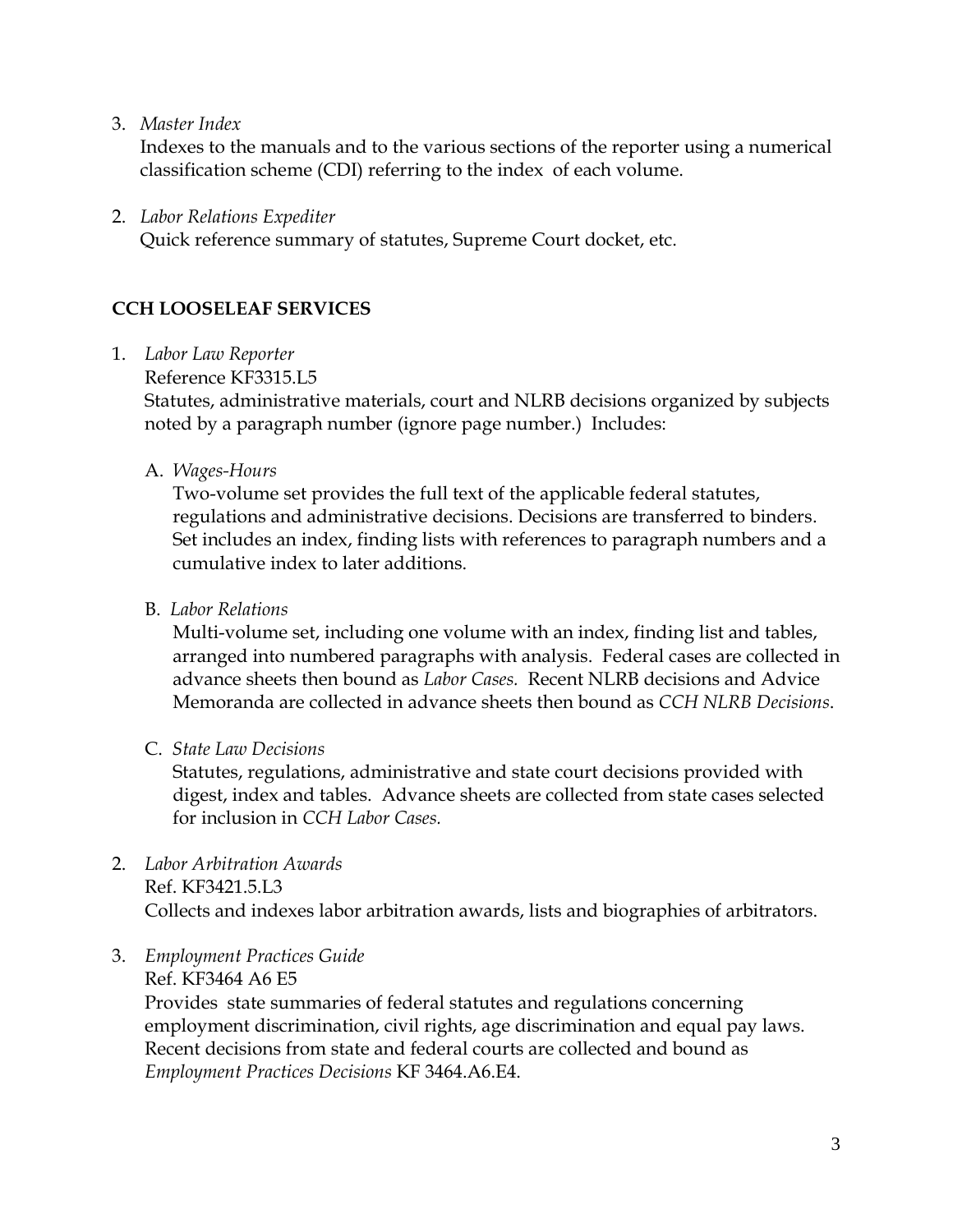- 4. *Pension Plan Guide*
	- Ref. 3510.A6 P4

 ERISA regulations and committee reports, regulations, rulings and releases from the IRS, PBGC, DOL, SEC and other federal agencies, benefit-related court decisions, IRS employee plans, pending legislation, actuarial guidelines, etc.

5. *Employment Safety and Health Guide* Ref. KF3568.4 C6

 Provides summary and analysis of the Occupational Safety and Health Administration (OSHA), the Federal Mine Safety and Health Administration (FMSHA) regulations and state and federal statutes and regulations concerning employee safety. Recent administrative decisions from OSHA and FMSHRC are collected and bound as *Occupational Safety and Health Decisions* KF3568.4 C59.

6. *Unemployment Insurance Reporter* Ref. KF3673.4 U5 Provides summaries of state and federal statutes and regulations and recent decisions from state and federal courts concerning unemployment insurance law.

## **TREATISES and PRACTICE MATERIALS**

*Civil Rights and Employment Discrimination Law,* Harold S. Lewis Reserve KF3464.L486 1997

*Decisions and Orders of the National Labor Relations Board* KF3372.A55 Covers 1934-2009 Online: see National Labor Relations Board under Electronic Resources.

*The Developing Labor Law, 5*th ed. Reserve KF3369.A7 2006, 2011 supplement (two volumes).

*Employee Dismissal Law and Practice,* 5th ed. Reserve KF3471 P47 (looseleaf).

*Employment Discrimination,* Charles A. Sullivan Reserve KF3463.S8 1988

*Employment Discrimination Law,* 4th ed., Barbara Lindemann Reserve KF3464.S34 2007 (two volumes).

*Employment Discrimination Law,* 2nd ed., Mack A. Player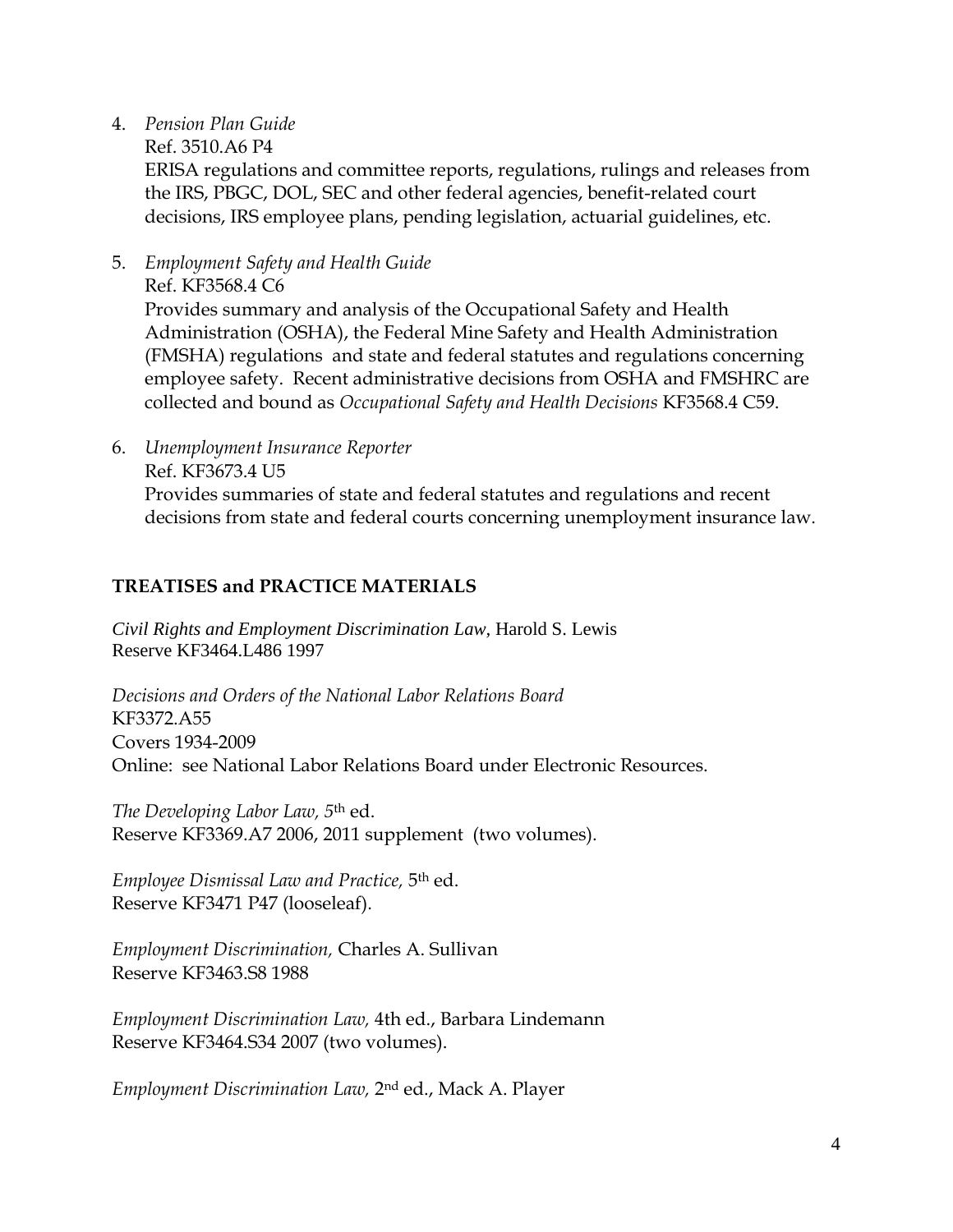Reserve KF3464.P58 1988a.

*Employment Discrimination Law and Practice* (Hornbook), 2nd ed., Harold S. Lewis Reserve KF3464 L487 2004.

*Employment Law,* 4th ed., Mark A. Rothstein Reserve KF3455 E478 2009 (2 volumes).

*Employment Law in a Nutshell*, 3rd ed. Reserve KF3455 Z9 C68 2009.

*Federal Law of Employment Discrimination in a Nutshell*, 6th ed. Reserve KF3464 Z9 P55 2009.

*Federal Mine Safety and Health Review Commission Decisions* KF3574 M5 A4914 Covers 1979-2003. Online: See Federal Mine Safety and Health Review Commission under Electronic Resources.

*Labor and Employment Arbitration in a Nutshell*, 2nd ed. Reserve KF3425 N638 2007.

*Labor Law* (Hornbook) 2nd ed. Reserve KF3389 G67 2004.

*Labor Law in a Nutshell*, 5th ed. Reserve KF3369.3 L39 2008.

*Labor Management Relations and the Law,* 2nd ed. Reserve KF3369.G48 1999.

*A Primer on American Labor Law,* 4th ed. Reserve KF3369.G68 2004.

*Understanding Employment Discrimination*, 2nd Reserve KF3464 H34 2008.

*Understanding Labor Law*, 3rd ed. Reserve KF3319.R39 2011.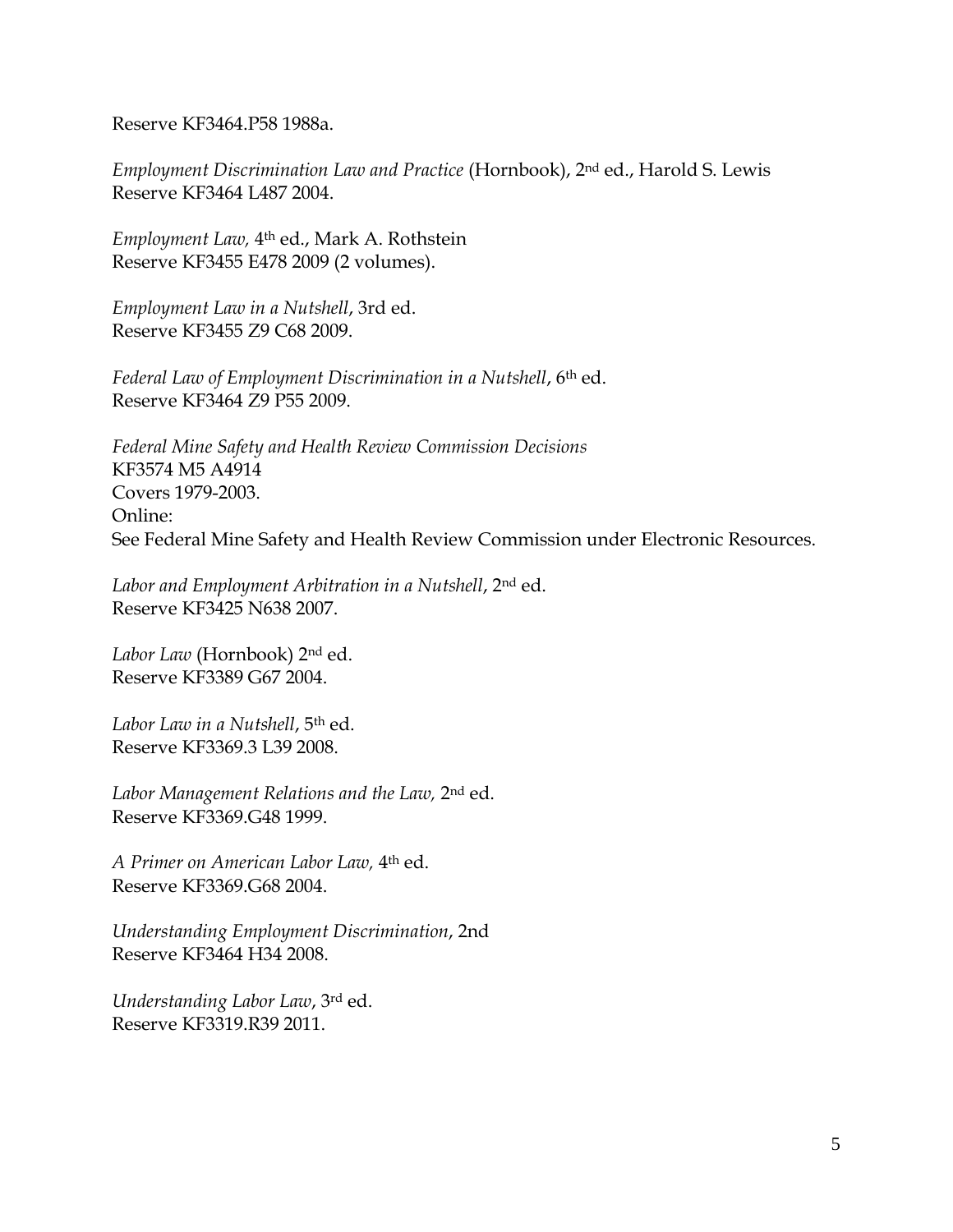## **ELECTRONIC RESOURCES**

### SUBSCRIPTION DATABASES

*BNA Labor and Employment Law Library*

Available to all patrons from on campus; available only to faculty, students and staff from off campus with Vandal ID. Go to law library website (below), click on the link on the left-hand side of the page to Legal Research then click on Research Databases. <http://www.law.uidaho.edu/default.aspx?pid=80367>

*LexisNexis (password for faculty, students and staff only).*  BNA Labor and Employment Materials

*Westlaw (password for faculty, students and staff only).* Labor and Employment Databases

#### INTERNET RESOURCES

*Bureau of Labor Statistics* [http://www.bls.gov](http://www.bls.gov/)

*U.S. Department of Labor* [http://www.dol.gov](http://www.dol.gov/)

*U.S. Department of Justice – Office of Special Counsel for Immigration-Related Unfair Employment Practices* <http://www.justice.gov/crt/about/osc/>

*Equal Employment Opportunity Commission (EEOC*) [http://www.eeoc.gov](http://www.eeoc.gov/)

*Federal Labor Relations Authority* [http://www.flra.gov](http://www.flra.gov/)

*Federal Mine Safety and Health Review Commission* Commission Decisions from 1978-current ALJ Decisions from 1979-current <http://www.fmshrc.gov/decisions/decisions.htm>

*Findlaw—Employment Law* [http://smallbusiness.findlaw.com/employment-employer/employment-employer](http://smallbusiness.findlaw.com/employment-employer/employment-employer-overview/employment-employer-overview-101.html)[overview/employment-employer-overview-101.html](http://smallbusiness.findlaw.com/employment-employer/employment-employer-overview/employment-employer-overview-101.html)